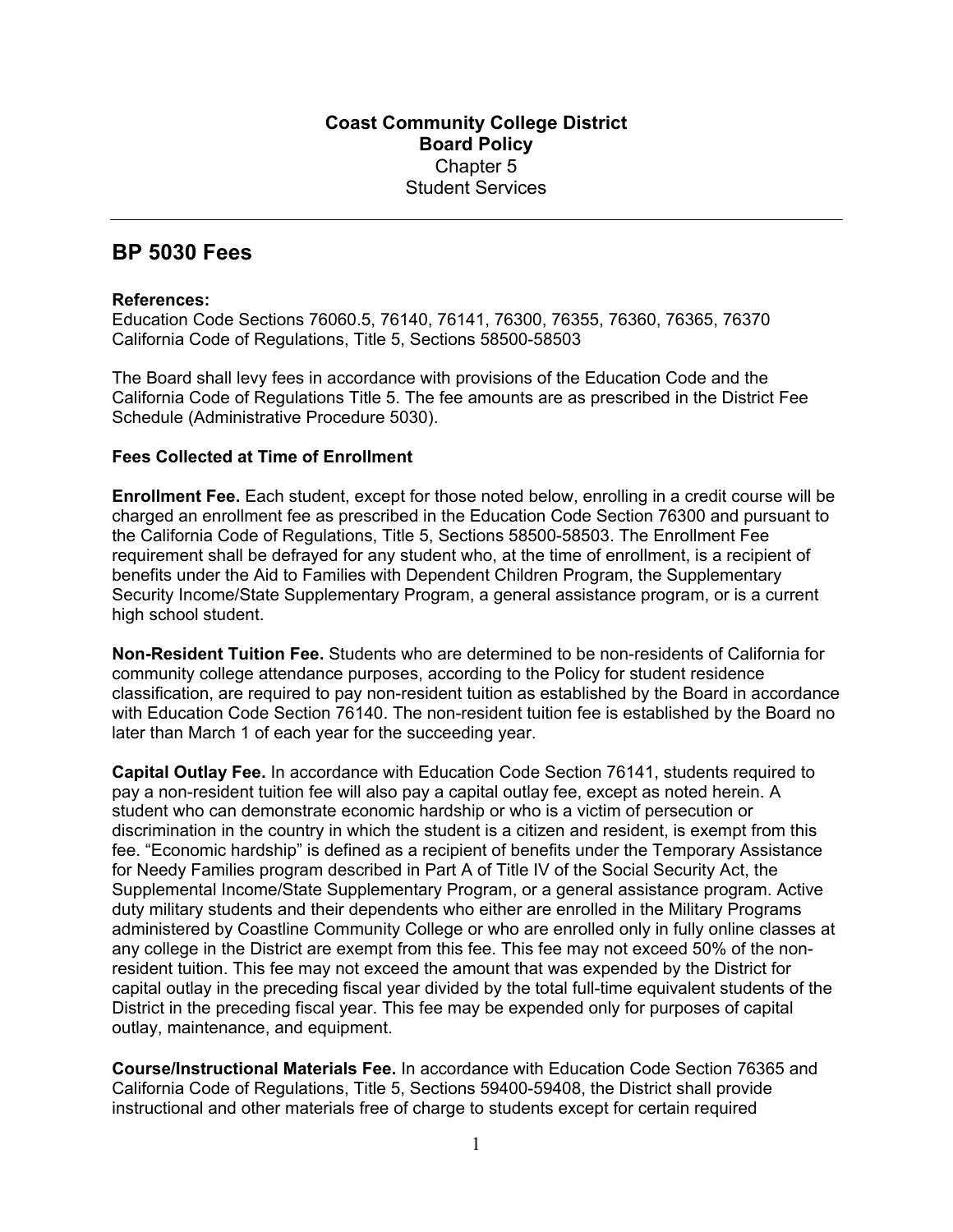instructional materials as explained in the following paragraph, which the student shall purchase from the District at cost.

A fee may be charged for required instructional and other materials which are of continuing value outside of the classroom setting. These are materials which can be taken from the classroom setting, and which are not wholly consumed, used up, or rendered valueless as they are applied in achieving the required objectives of a course which are to be accomplished under the supervision of an instructor during class hours.

Such fees will cover actual District costs. Instructional Materials fees are established by the Board. Individual course fees are contained in the class schedule of each of the District colleges. Students may choose to provide the materials in lieu of paying the Instructional Materials fees.

**Parking Fee.** In accordance with Education Code Section 76360, students utilizing the parking lots at Orange Coast, Golden West, and Coastline Colleges must obtain a parking permit at a cost specified in the fee schedule (Administrative Procedure 5350). In accordance to Education Code Section 76360(c), students who receive financial assistance pursuant to any programs described in Education Code Section 76300(g) shall be exempt from parking fees that exceed \$30 per semester.

The parking fee generally may not exceed the District's actual cost of providing parking services. The only exception to this, as detailed in Education Code Section 76360(b), is if the fee is used to fund the construction of an on-campus parking facility.

To encourage ridesharing and carpooling, the fee shall not exceed thirty-five dollars per semester and fifteen dollars per intersession for a student who certifies, in accordance with procedures established by the District, that he or she regularly has two or more passengers commuting to the community college with him or her in the vehicle parked at the community college.

**Auditing Fee**. The District, pursuant to California Education Code Section 76370, permits limited auditing when in the opinion of the College President or his/her designee a student may be adversely affected due to circumstances beyond the student's control or that a program of the college will benefit from the attendance of the student. No student auditing a course shall be permitted to change his/her enrollment status in that course to receive credit for the course. Priority in class enrollment shall be given to students desiring to take the course for credit. Classroom attendance of students auditing a course shall not be included in computing the apportionment due the District. The auditing fee amount is listed in the Fee Schedule (Administrative Procedure 5030).

**Health Services Fee.** Each student enrolling in one or more courses at Coastline, Golden West, or Orange Coast Colleges shall be charged a fee in accordance with Education Code Section 76355 for health supervision and services including the operation of student health centers. Health Services fees for Golden West College, Coastline Community College, and Orange Coast College shall be established each academic year based on the previous year plus the same percentage increase as the Implicit Price Deflator for State and Local Government Purchase of Goods and Services, which is not to exceed \$1.

In accordance with Education Code Section 76355, the following category of students shall be exempt from the Health Services Fee: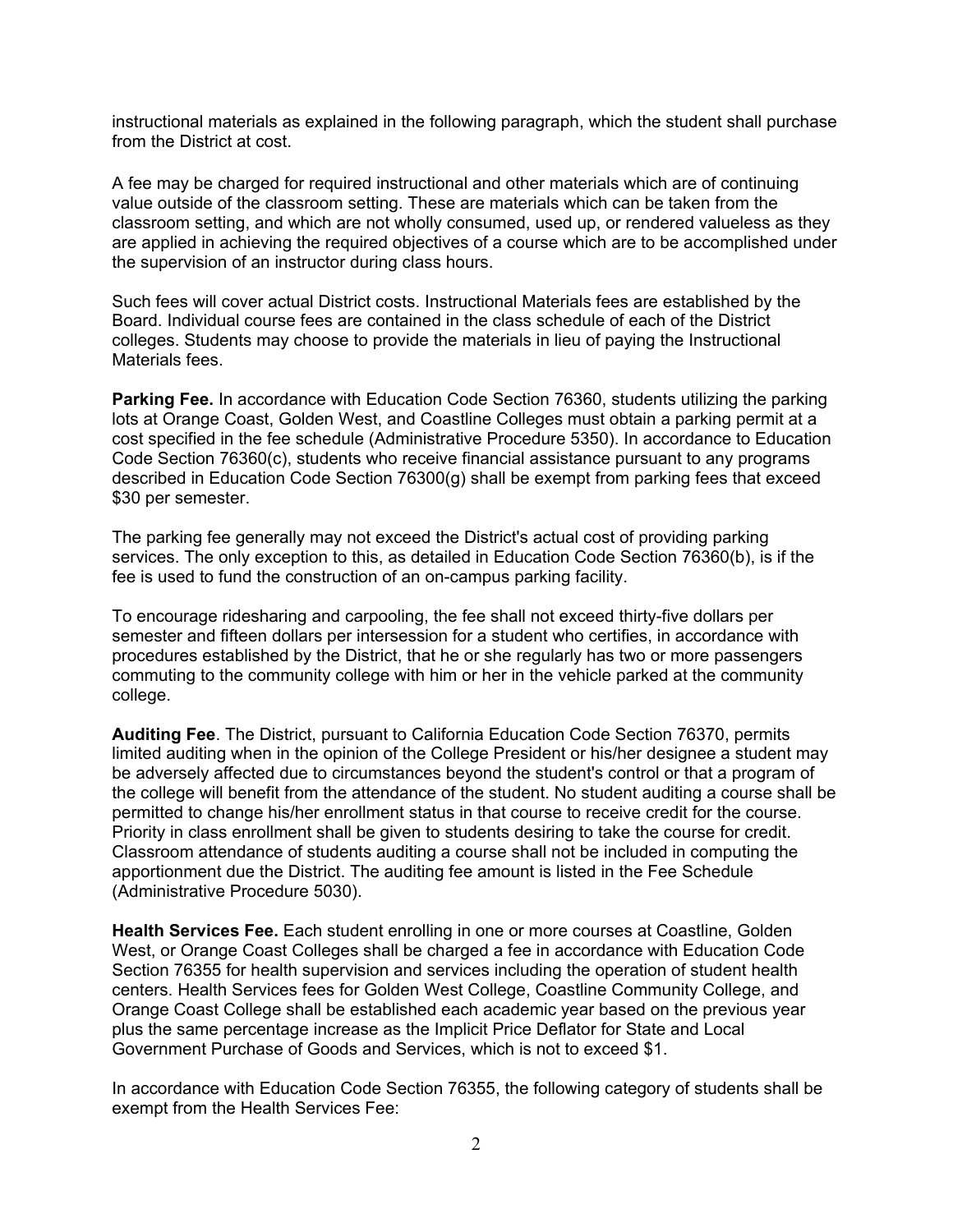- 1) Students who depend exclusively upon prayer for healing in accordance with the teachings of a bona fide religious sect, denomination, or organization.
- 2) Students enrolled in an approved apprenticeship training program.
- 3) Students enrolled only in courses of two weeks or less duration.
- 4) Students enrolled only in noncredit courses.
- 5) Students enrolled only in study abroad programs or only in study abroad programs and noncredit courses.
- 6) Students who are incarcerated.

In addition, high school students enrolled in classes offered by the colleges in the District through dual enrollment or College and Career Access Pathway (CCAP) agreements shall be exempt from the Health Services Fee.

Authorized expenditures shall not include, among other things, athletic trainers' salaries, athletic insurance, medical supplies for athletics, physical examinations for intercollegiate athletics, ambulance services, the salaries of health professionals for athletic events, any deductible portion of accident claims filed for athletic team members, or any other expense that is not available to all students. No student shall be denied a service supported by student health fees on account of participation in athletic programs.

**Student Representation Fee.** Pursuant to Education Code Section 76060.5, a student representation fee of two dollars per term shall be collected, together with all other fees, at the time of registration or before registration, and shall be deposited in a separate fiduciary fund established per the California Community Colleges Budget and Accounting Manual for student representation fees. The money collected shall be expended to provide support for governmental affairs representatives of local or statewide student body organizations who may be stating their positions and viewpoints before city, county, and district governments and before offices and agencies of state government. One dollar of every two-dollar fee collected shall be expended to establish and support the operations of a statewide community college student organization, recognized by the Board of Governors of the California Community Colleges, with effective student representation and participation in state-level community college shared governance and with governmental affairs representatives to advocate before the legislature and other state and local governmental entities. Half of the Student Representation Fees collected shall be distributed to the California Board of Governors before February 1 of each year. The other half of the Student Representation Fees collected shall be in the custody of the Vice Chancellor, Finance and Administrative Services, and this money shall be disbursed upon the request of the governing board of the student body association. Students may refuse to pay the student representation fee. The District shall provide the student a means to refuse to pay the student representation fee on the same form that is used for collection of fees, which, as determined by the District, shall be as nearly as practical in the same form as a model form prescribed by Title 5 regulations.